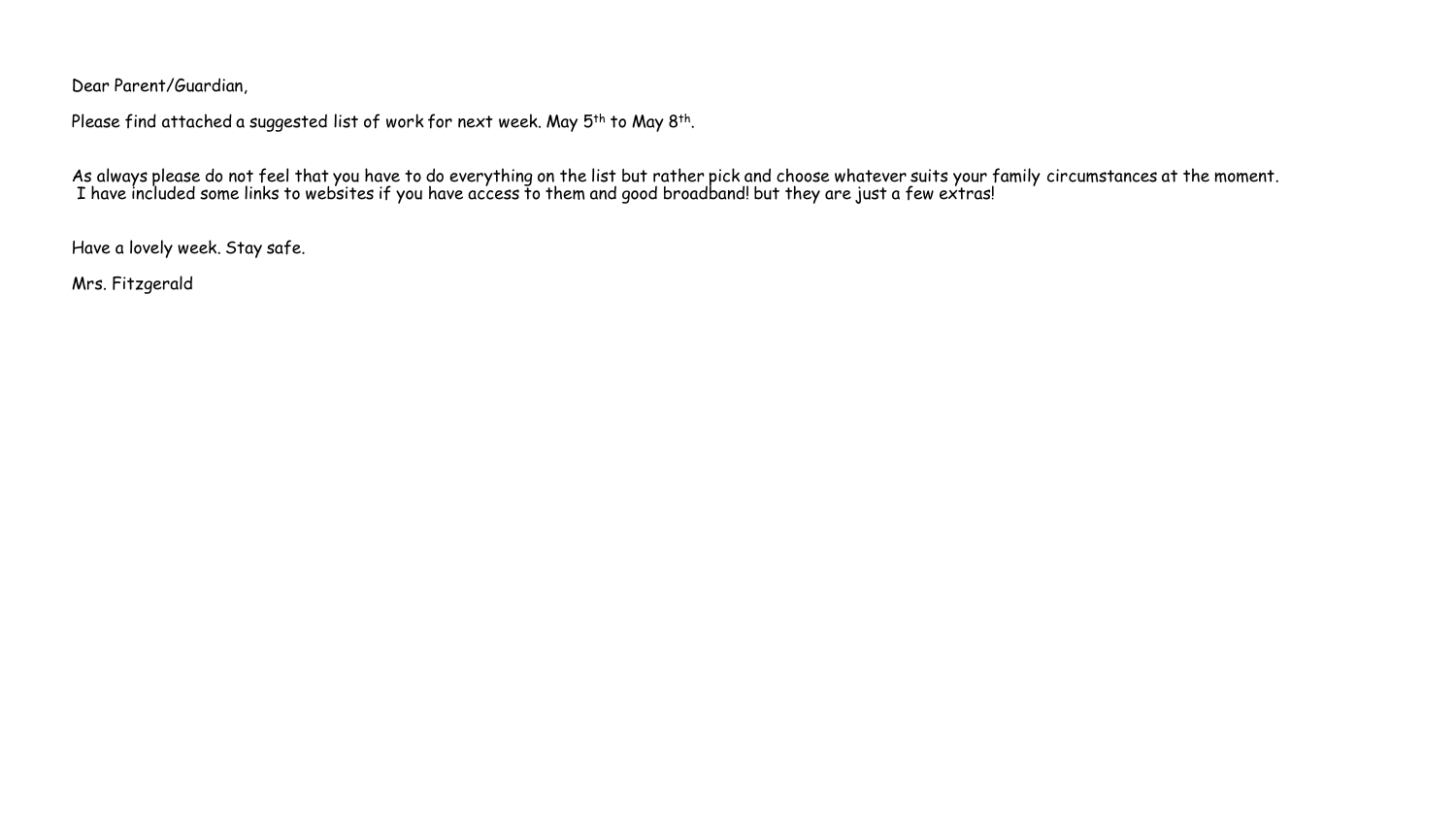Phonics: Revise sounds from a - z, Jolly Phonics song book and You-tube 'jolly phonics songs in order', https:// [youtu.be/F4MyfUufRXE?t=75](http://youtu.be/F4MyfUufRXE?t=75),

Revise ai and ay <https://www.youtube.com/watch?v=ROKNNvuGpEo>

Reading Folder: **Read one new page per day** and revise previous pages.

Continue **reading a story** a day with your child. Ask them questions about the story (who are the characters, where did they go, what was the problem, how did they solve the problem, tell me about your favourite part of the story, did anything like this ever happen to you, tell me about that)

The website **Oxford Owl** has lovely books which your child can read for you. [https://](http://https/www.oxfordowl.co.uk/for-home/find-a-book/library-page/) [www.oxfordowl.co.uk/for-home/find-a-book/library-page/](http://www.oxfordowl.co.uk/for-home/find-a-book/library-page/) You will need to create a free account. Search for the story Big, Bad Bug

Audible have a huge selection of free, spoken books for children. They have a lovely selection of familiar fairy tales. https:// [stories.audible.com/discovery/enterprise-discovery-21122358011?ref=adbl\\_ent\\_anon\\_ds\\_ds\\_dsml\\_cntr-0](http://stories.audible.com/discovery/enterprise-discovery-21122358011?ref=adbl_ent_anon_ds_ds_dsml_cntr-0)

Here's a link to a story called "The Bear Who Came to Babysit " <https://www.youtube.com/watch?v=wZ7qSpVWUS8> Ask your child to retell the story in their own words.

Draw a picture of what happened at the beginning, middle and end of the story!

Continue to practise writing **one sentence every day** from the reading folder into your copy.

While the children are writing, please check that they are holding the pencil properly, that the letters are facing the right way, that the tall letters are tall and that the letters with tails (j, p, q, g, y) are sitting on the line with the tail underneath. Please ensure they use full stops and that their letters sit on the line.

Continue to learn new tricky words, put the new tricky words into simple sentences in your writing copy**. One sentence a day.**

Maths: Continue with a page of planet maths per day at your child's pace. Revise shapes Planet Maths Pg 54 and pg. 55 . Use concrete materials at home to demonstrate. Ask children to identify or/and draw items of different shapes from home.

<https://www.folensonline.ie/home/> is free to parents, just sign up as a teacher, create a username and password which will then allow you to navigate the site. Find Senior Infants Planet Maths , you can put in the page number which will bring up the page , then click on resources, there are some games that the children will like that are linked to the topic.

…